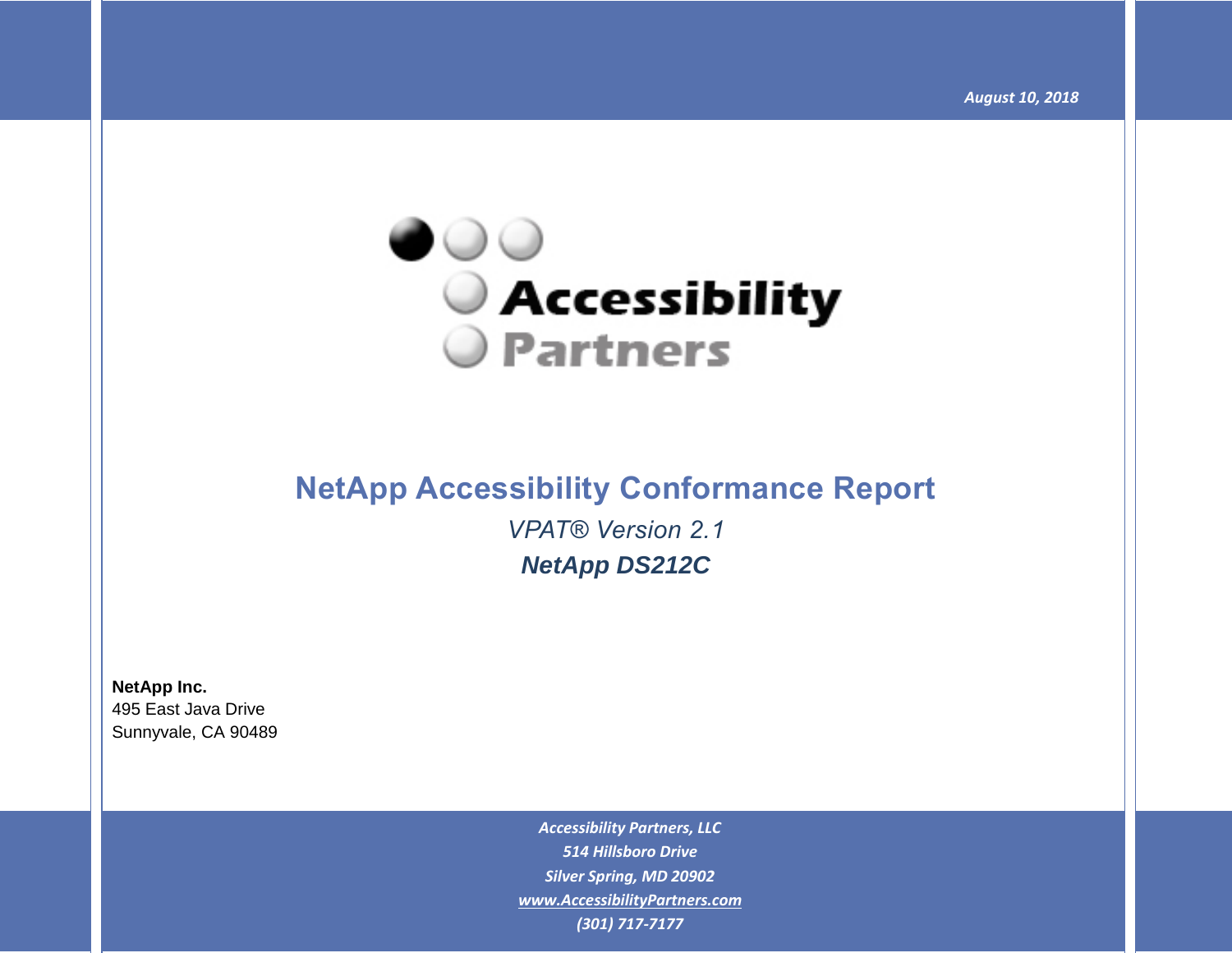### **Name of Product/Version**

**Name of Product:** NetApp DS212C

## **Product Description**

Product is storage hardware.

### **Notes**

This Voluntary Product Accessibility Template (VPAT) provides guidance on the accessibility characteristics of **NetApp DS212C** as of **August 10, 2018** and is only valid for the version and date it was tested.

## **Evaluation Methods Used**

Hardware was evaluated against Section 508 requirements by manually checking dimensions, control operation and tactilely discernible, visual inspection of identification markings such as labels and display screens, and conformation by NetApp engineers for warnings and error notifications.

## **Applicable Standards/Guidelines**

This report covers the degree of conformance for the following accessibility standard/guidelines:

| <b>Standard/Guideline</b>                                                            | <b>Included In Report</b> |  |
|--------------------------------------------------------------------------------------|---------------------------|--|
| Web Content Accessibility Guidelines 2.0, at http://www.w3.org/TR/2008/REC-          | No.                       |  |
| WCAG20-20081211/                                                                     |                           |  |
| Revised Section 508 standards as published by the U.S. Access Board in the Federal   |                           |  |
| Register on January 18, 2017                                                         |                           |  |
| Corrections to the ICT Final Rule as published by the US Access Board in the Federal | Yes.                      |  |
| Register on January 22, 2018                                                         |                           |  |
| EN 301 549 Accessibility requirements suitable for public procurement of ICT         |                           |  |
| products and services in Europe, at http://mandate376.standards.eu/standard          | No                        |  |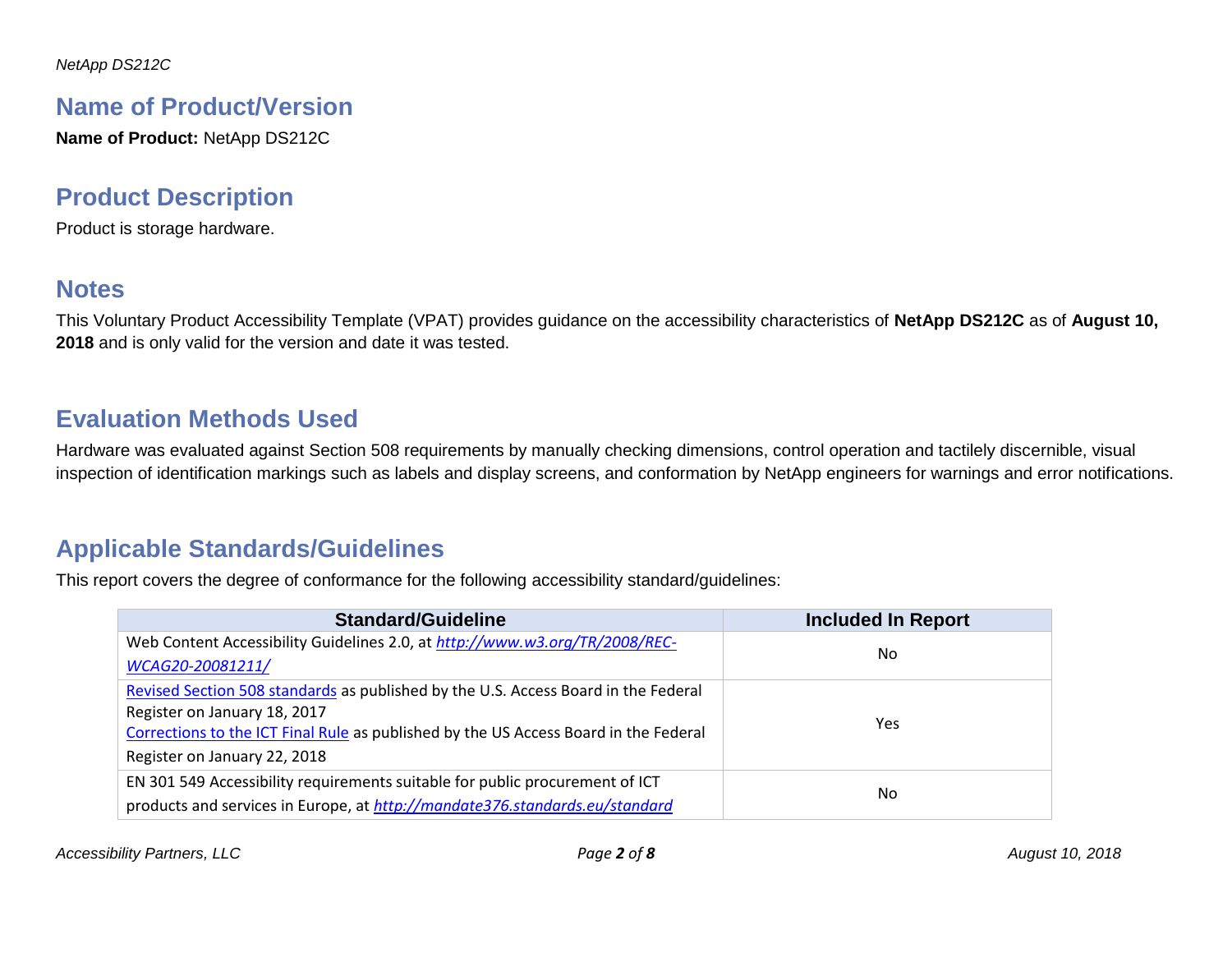### **Terms**

The terms used in the Conformance Level information are defined as follows:

- **Supports**: The functionality of the product has at least one method that meets the criterion without known defects or meets with equivalent facilitation.
- **Supports with Exceptions**: Some functionality of the product does not meet the criterion.
- **Does Not Support**: The majority of product functionality does not meet the criterion.
- **Not Applicable**: The criterion is not relevant to the product.
- **Not Evaluated**: The product has not been evaluated against the criterion. This can be used only in WCAG 2.0 Level AAA.

# **2017 Section 508 Report**

#### **Chapter 3: Functional Performance Criteria (FPC)**

| <b>Criteria</b>                   | <b>Conformance Level</b> | <b>Remarks and Explanations</b>                                                                                                                      |
|-----------------------------------|--------------------------|------------------------------------------------------------------------------------------------------------------------------------------------------|
| 302.1 Without Vision              | Supports                 | The product may be operated without vision. Status<br>information is available through the management software<br>such as OnCommand Systems Manager. |
| 302.2 With Limited Vision         | Supports                 | The product may be operated without vision and does not<br>require visual acuity greater than 20/70.                                                 |
| 302.3 Without Perception of Color | Supports                 | Color coding is not the sole means of conveying<br>information.                                                                                      |
| 302.4 Without Hearing             | Supports                 | Does not require user hearing to operate or for<br>information retrieval.                                                                            |
| 302.5 With Limited Hearing        | Supports                 | Does not require user hearing to operate or for<br>information retrieval.                                                                            |
| 302.6 Without Speech              | Supports                 | User speech is not required for operations.                                                                                                          |
| 302.7 With Limited Manipulation   | Supports                 | Operation and information retrieval does not require fine<br>motor control and simultaneous actions.                                                 |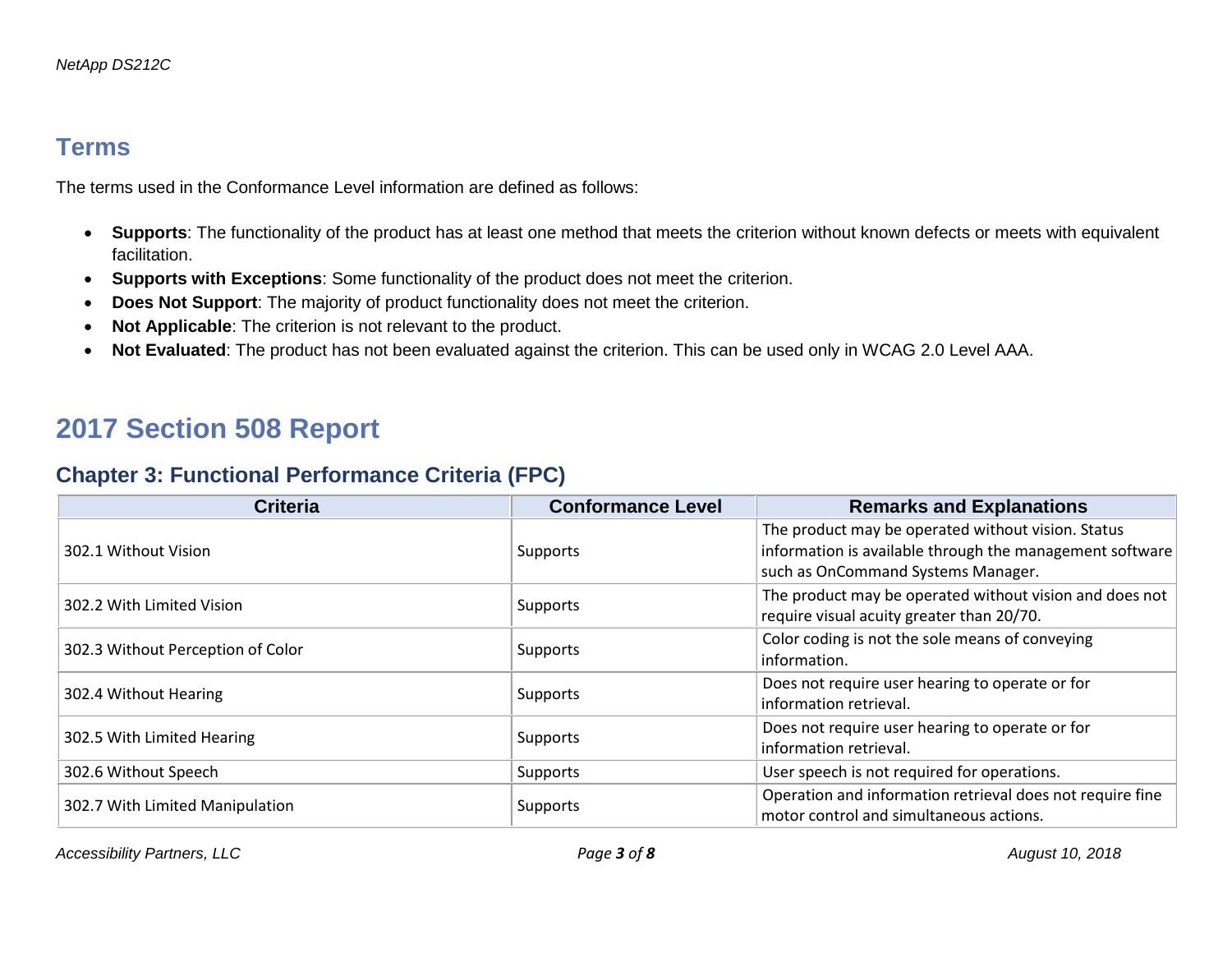| <b>Criteria</b>                                                | <b>Conformance Level</b> | <b>Remarks and Explanations</b>                                                                      |
|----------------------------------------------------------------|--------------------------|------------------------------------------------------------------------------------------------------|
| 302.8 With Limited Reach and Strength                          | Supports                 | Operation and information retrieval does not require fine<br>motor control and simultaneous actions. |
| 302.9 With Limited Language, Cognitive, and Learning Abilities | Supports                 |                                                                                                      |

## **Chapter 4: Hardware**

| <b>Criteria</b>                                            | <b>Conformance Level</b>            | <b>Remarks and Explanations</b>                                            |
|------------------------------------------------------------|-------------------------------------|----------------------------------------------------------------------------|
| 402 Closed Functionality                                   | Heading cell - no response required | Heading cell - no response required                                        |
| 402.1 General                                              | Heading cell - no response required | Heading cell - no response required                                        |
| 402.2 Speech-Output Enabled                                | Heading cell - no response required | Heading cell - no response required                                        |
| 402.2.1 Information Displayed On-Screen                    | Not Applicable                      | Product does not have a display screen.                                    |
| 402.2.2 Transactional Outputs                              | Not Applicable                      | Speech output is not supported.                                            |
| 402.2.3 Speech Delivery Type and Coordination              | Not Applicable                      | Speech output is not supported.                                            |
| 402.2.4 User Control                                       | Not Applicable                      | Speech output is not supported.                                            |
| 402.2.5 Braille Instructions                               | Not Applicable                      | Speech output is not supported.                                            |
| <b>402.3 Volume</b>                                        | Heading cell - no response required | Heading cell - no response required                                        |
| 402.3.1 Private Listening                                  | Not Applicable                      | Speech output is not supported.                                            |
| 402.3.2 Non-private Listening                              | Not Applicable                      | Speech output is not supported.                                            |
| 402.4 Characters on Display Screens                        | Not Applicable                      | Product does not have a display screen.                                    |
| 402.5 Characters on Variable Message Signs                 | Not Applicable                      | Product does not use variable message<br>signs.                            |
| <b>403 Biometrics</b>                                      | Heading cell - no response required | Heading cell - no response required                                        |
| 403.1 General                                              | Not Applicable                      | Biometrics are not used.                                                   |
| 404 Preservation of Information Provided for Accessibility | Heading cell - no response required | Heading cell - no response required                                        |
| 404.1 General                                              | Supports                            | Storage hardware does not modify the<br>data that is stored and retrieved. |
| <b>405 Privacy</b>                                         | Heading cell - no response required | Heading cell - no response required                                        |
| 405.1 General                                              | Not Applicable                      | Product does not use speech output.                                        |
| <b>406 Standard Connections</b>                            | Heading cell - no response required | Heading cell - no response required                                        |
| 406.1 General                                              | Supports                            | NetApp uses publicly available industry<br>standard ports and connectors.  |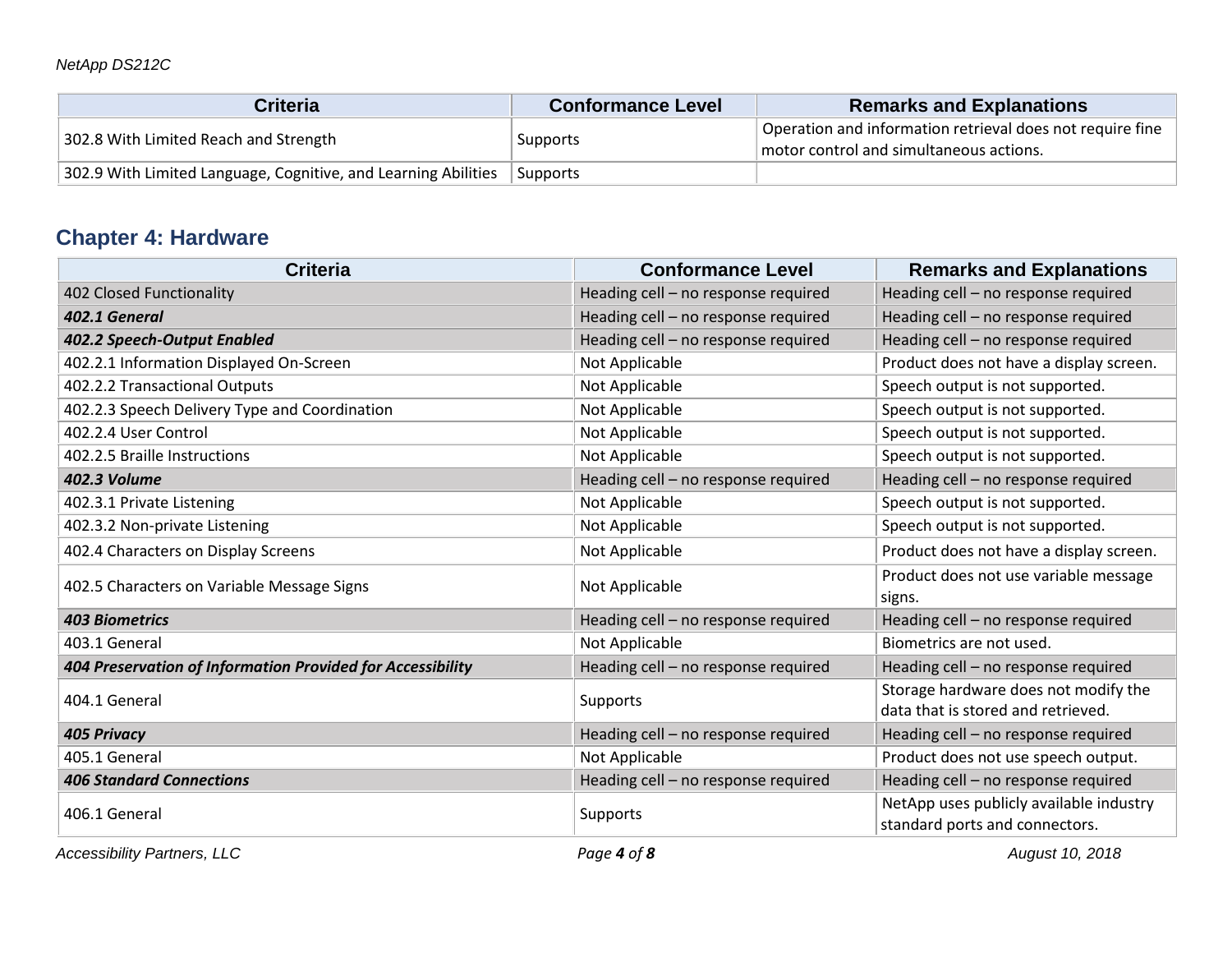| <b>Criteria</b>                            | <b>Conformance Level</b>            | <b>Remarks and Explanations</b>                                                                                                                                                                                                                                                                                    |
|--------------------------------------------|-------------------------------------|--------------------------------------------------------------------------------------------------------------------------------------------------------------------------------------------------------------------------------------------------------------------------------------------------------------------|
| <b>407 Operable Parts</b>                  | Heading cell - no response required | Heading cell - no response required                                                                                                                                                                                                                                                                                |
| 407.2 Contrast                             | Supports                            | White text on black background, or the                                                                                                                                                                                                                                                                             |
|                                            |                                     | inverse, is used.                                                                                                                                                                                                                                                                                                  |
| 407.3 Input Controls                       | Heading cell - no response required | Heading cell - no response required                                                                                                                                                                                                                                                                                |
| 407.3.1 Tactilely Discernible              | Supports                            | Product has mechanically operated<br>controls or keys that comply with the<br>following: Controls and Keys shall be<br>tactilely discernible without activating the<br>controls or keys.                                                                                                                           |
| 407.3.2 Alphabetic Keys                    | Not Applicable                      |                                                                                                                                                                                                                                                                                                                    |
| 407.3.3 Numeric Keys                       | Not Applicable                      |                                                                                                                                                                                                                                                                                                                    |
| 407.4 Key Repeat                           | Not Applicable                      | Product does not support key repeat<br>functionality.                                                                                                                                                                                                                                                              |
| 407.5 Timed Response                       | Not Applicable                      | A timed response is not required.                                                                                                                                                                                                                                                                                  |
| 407.6 Operation                            | Supports                            | Product has mechanically operated<br>controls or keys that comply with the<br>following: Controls and Keys shall be<br>operable with one hand and shall not<br>require tight grasping, pinching, twisting<br>of the wrist. The force required to<br>activate controls and keys shall be 5 lbs.<br>(22.2N) maximum. |
| 407.7 Tickets, Fare Cards, and Keycards    | Not Applicable                      |                                                                                                                                                                                                                                                                                                                    |
| 407.8 Reach Height and Depth               | Heading cell - no response required | Heading cell - no response required                                                                                                                                                                                                                                                                                |
| 407.8.1 Vertical Reference Plane           | Supports                            |                                                                                                                                                                                                                                                                                                                    |
| 407.8.1.1 Vertical Plane for Side Reach    | Supports                            |                                                                                                                                                                                                                                                                                                                    |
| 407.8.1.2 Vertical Plane for Forward Reach | Supports                            |                                                                                                                                                                                                                                                                                                                    |
| 407.8.2 Side Reach                         | Supports                            |                                                                                                                                                                                                                                                                                                                    |
| 407.8.2.1 Unobstructed Side Reach          | Supports                            |                                                                                                                                                                                                                                                                                                                    |
| 407.8.2.2 Obstructed Side Reach            | Supports                            |                                                                                                                                                                                                                                                                                                                    |
| 407.8.3 Forward Reach                      | Supports                            |                                                                                                                                                                                                                                                                                                                    |
| 407.8.3.1 Unobstructed Forward Reach       | Supports                            |                                                                                                                                                                                                                                                                                                                    |

*Accessibility Partners, LLC Page 5 of 8 August 10, 2018*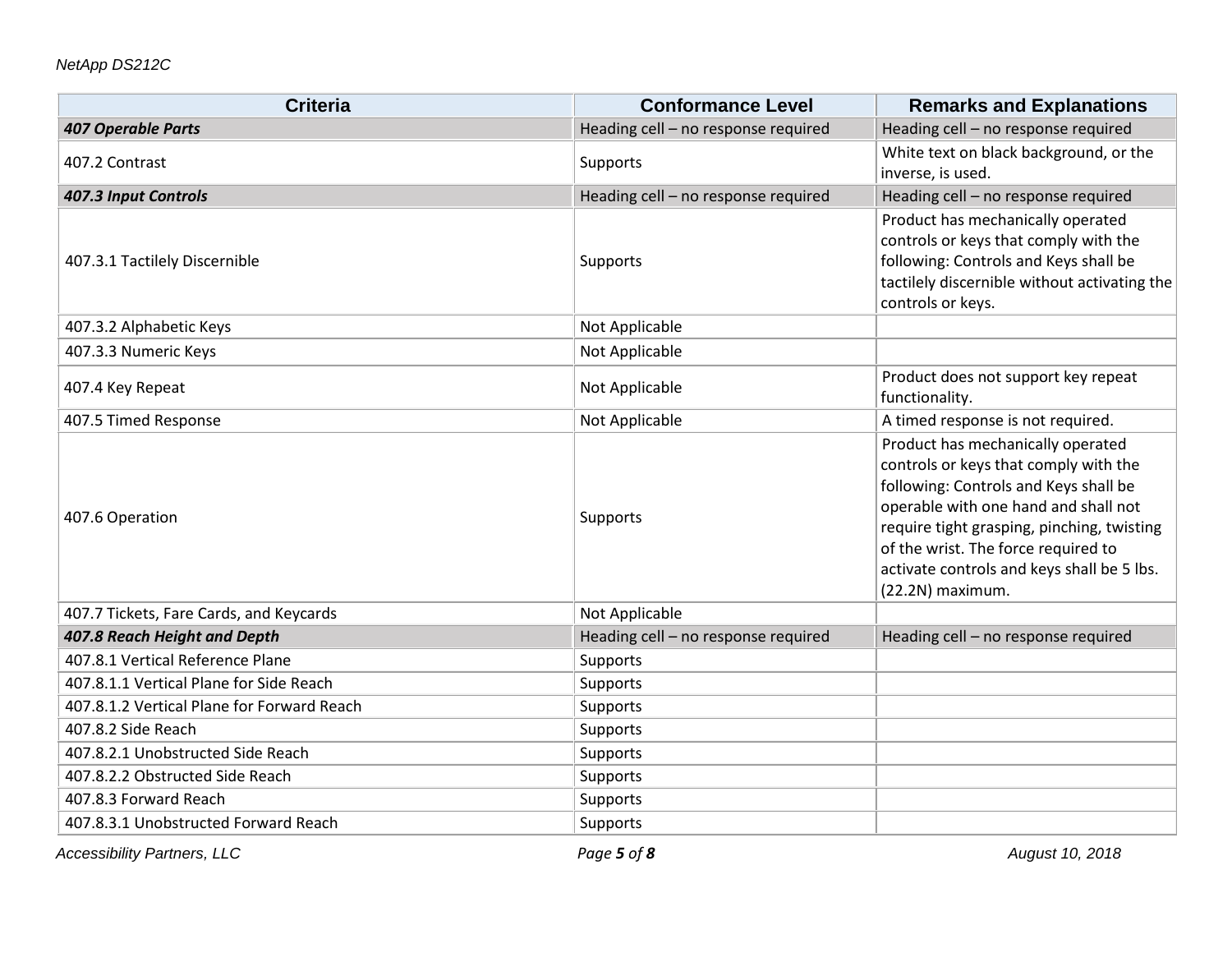| <b>Criteria</b>                                                           | <b>Conformance Level</b>            | <b>Remarks and Explanations</b>                                                                                                                   |
|---------------------------------------------------------------------------|-------------------------------------|---------------------------------------------------------------------------------------------------------------------------------------------------|
| 407.8.3.2 Obstructed Forward Reach                                        | Supports                            |                                                                                                                                                   |
| 407.8.3.2.1 Operable Part Height for ICT with Obstructed Forward Reach    | Supports                            |                                                                                                                                                   |
| 407.8.3.2.2 Knee and Toe Space under ICT with Obstructed Forward<br>Reach | Support                             |                                                                                                                                                   |
| <b>408 Display Screens</b>                                                | Heading cell - no response required | Heading cell - no response required                                                                                                               |
| 408.2 Visibility                                                          | Supports                            | Product is stationary. Height is dependent<br>on rack it is mounted on.                                                                           |
| 408.3 Flashing                                                            | Supports                            | Status LEDs either blink less than three<br>times per second or use less space in the<br>field of view permitted by W3C WCAG<br>2.0.              |
| <b>409 Status Indicators</b>                                              | Heading cell - no response required | Heading cell - no response required                                                                                                               |
| 409.1 General                                                             | Does not Support                    | Visual status indicators are not available<br>via touch or sound. Note: status<br>information is available remotely using<br>management software. |
| 410 Color Coding                                                          | Heading cell - no response required | Heading cell - no response required                                                                                                               |
| 410.1 General                                                             | Supports                            | Color is not used as the sole means of<br>conveying information.                                                                                  |
| 411 Audible Signals                                                       | Heading cell - no response required | Heading cell - no response required                                                                                                               |
| 411.1 General                                                             | Not Applicable                      | Audible signals or cues are not used.                                                                                                             |
| 412 ICT with Two-Way Voice Communication                                  | Heading cell - no response required | Heading cell - no response required                                                                                                               |
| 412.2 Volume Gain                                                         | Heading cell - no response required | Heading cell - no response required                                                                                                               |
| 412.2.1 Volume Gain for Wireline Telephones                               | Not Applicable                      | Product does not have two-way ICT<br>communication capabilities.                                                                                  |
| 412.2.2 Volume Gain for Non-Wireline ICT                                  | Not Applicable                      |                                                                                                                                                   |
| 412.3 Interference Reduction and Magnetic Coupling                        | Heading cell - no response required | Heading cell - no response required                                                                                                               |
| 412.3.1 Wireless Handsets                                                 | Not Applicable                      |                                                                                                                                                   |
| 412.3.2 Wireline Handsets                                                 | Not Applicable                      |                                                                                                                                                   |
| 412.4 Digital Encoding of Speech                                          | Not Applicable                      |                                                                                                                                                   |
| 412.5 Real-Time Text Functionality                                        | Reserved for future                 | Reserved for future                                                                                                                               |
| 412.6 Caller ID                                                           | Not Applicable                      |                                                                                                                                                   |

*Accessibility Partners, LLC Page 6 of 8 August 10, 2018*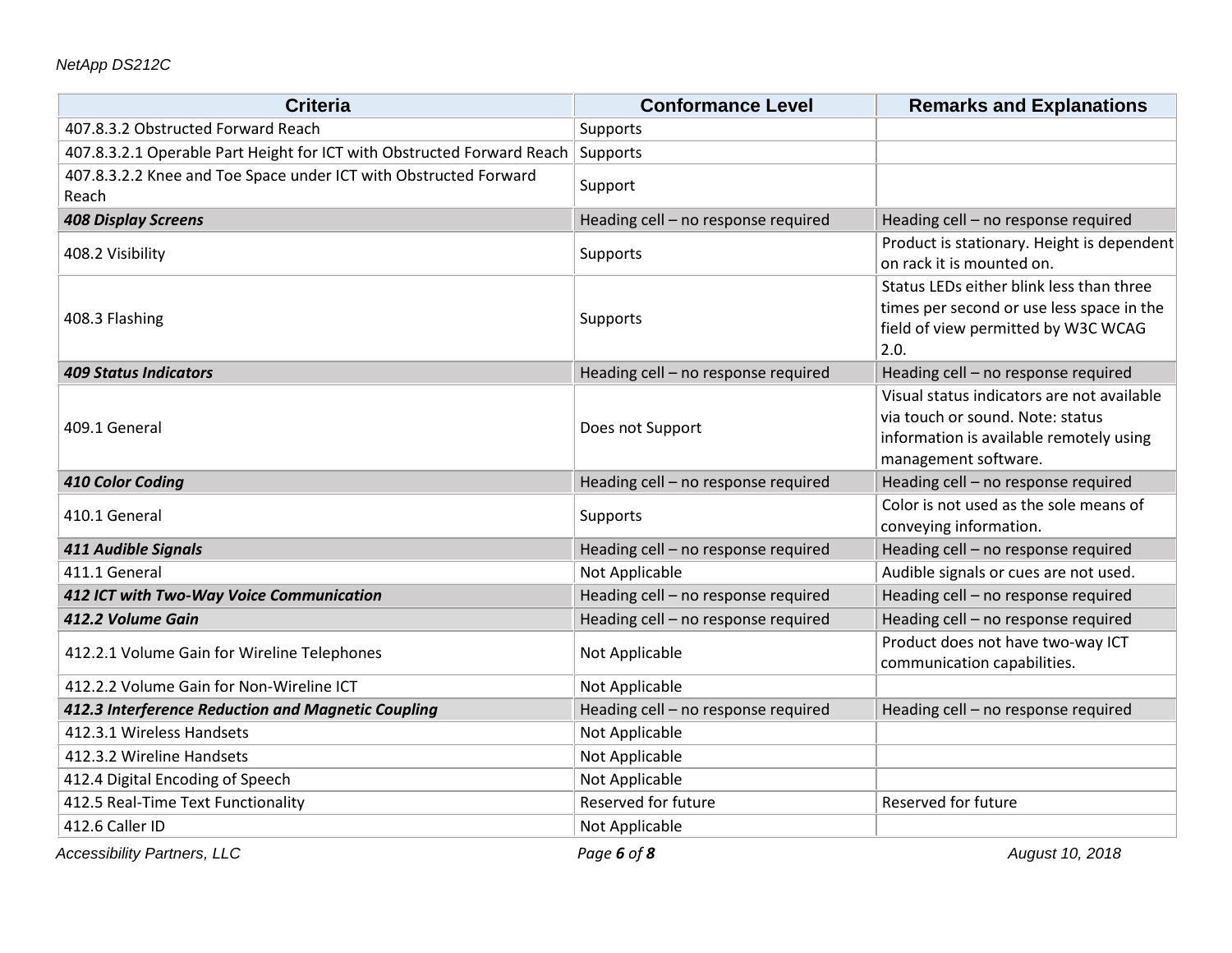| <b>Criteria</b>                                       | <b>Conformance Level</b>            | <b>Remarks and Explanations</b>     |
|-------------------------------------------------------|-------------------------------------|-------------------------------------|
| 412.7 Video Communication                             | Not Applicable                      |                                     |
| 412.8 Legacy TTY Support                              | Heading cell - no response required | Heading cell - no response required |
| 412.8.1 TTY Connectability                            | Not Applicable                      |                                     |
| 412.8.2 Voice and Hearing Carry Over                  | Not Applicable                      |                                     |
| 412.8.3 Signal Compatibility                          | Not Applicable                      |                                     |
| 412.8.4 Voice Mail and Other Messaging Systems        | Not Applicable                      |                                     |
| <b>413 Closed Caption Processing Technologies</b>     | Heading cell - no response required | Heading cell - no response required |
| 413.1.1 Decoding and Display of Closed Captions       | Not Applicable                      |                                     |
| 413.1.2 Pass-Through of Closed Caption Data           | Not Applicable                      |                                     |
| <b>414 Audio Description Processing Technologies</b>  | Heading cell - no response required | Heading cell - no response required |
| 414.1.1 Digital Television Tuners                     | Not Applicable                      |                                     |
| 414.1.2 Other ICT                                     | Not Applicable                      |                                     |
| 415 User Controls for Captions and Audio Descriptions | Heading cell - no response required | Heading cell - no response required |
| 415.1.1 Caption Controls                              | Not Applicable                      |                                     |
| 415.1.2 Audio Description Controls                    | Not Applicable                      |                                     |

### **Chapter 5: Software**

Notes: This product is not software and therefore this section is not applicable to the product.

### **Chapter 6: Support Documentation and Services**

| <b>Criteria</b>                                                           | <b>Conformance Level</b>            | <b>Remarks and Explanations</b>                                                     |
|---------------------------------------------------------------------------|-------------------------------------|-------------------------------------------------------------------------------------|
| 601.1 Scope                                                               | Heading cell - no response required | Heading cell - no response required                                                 |
| <b>602 Support Documentation</b>                                          | Heading cell - no response required | Heading cell - no response required                                                 |
| 602.2 Accessibility and Compatibility Features                            | Supports                            | The documentation is in electronic format and can<br>be converted to other formats. |
| 602.3 Electronic Support Documentation                                    | See WCAG 2.0 section                | See information in WCAG section                                                     |
| 602.4 Alternate Formats for Non-Electronic Support Documentation Supports |                                     | The documentation is in electronic format and can<br>be converted to other formats. |